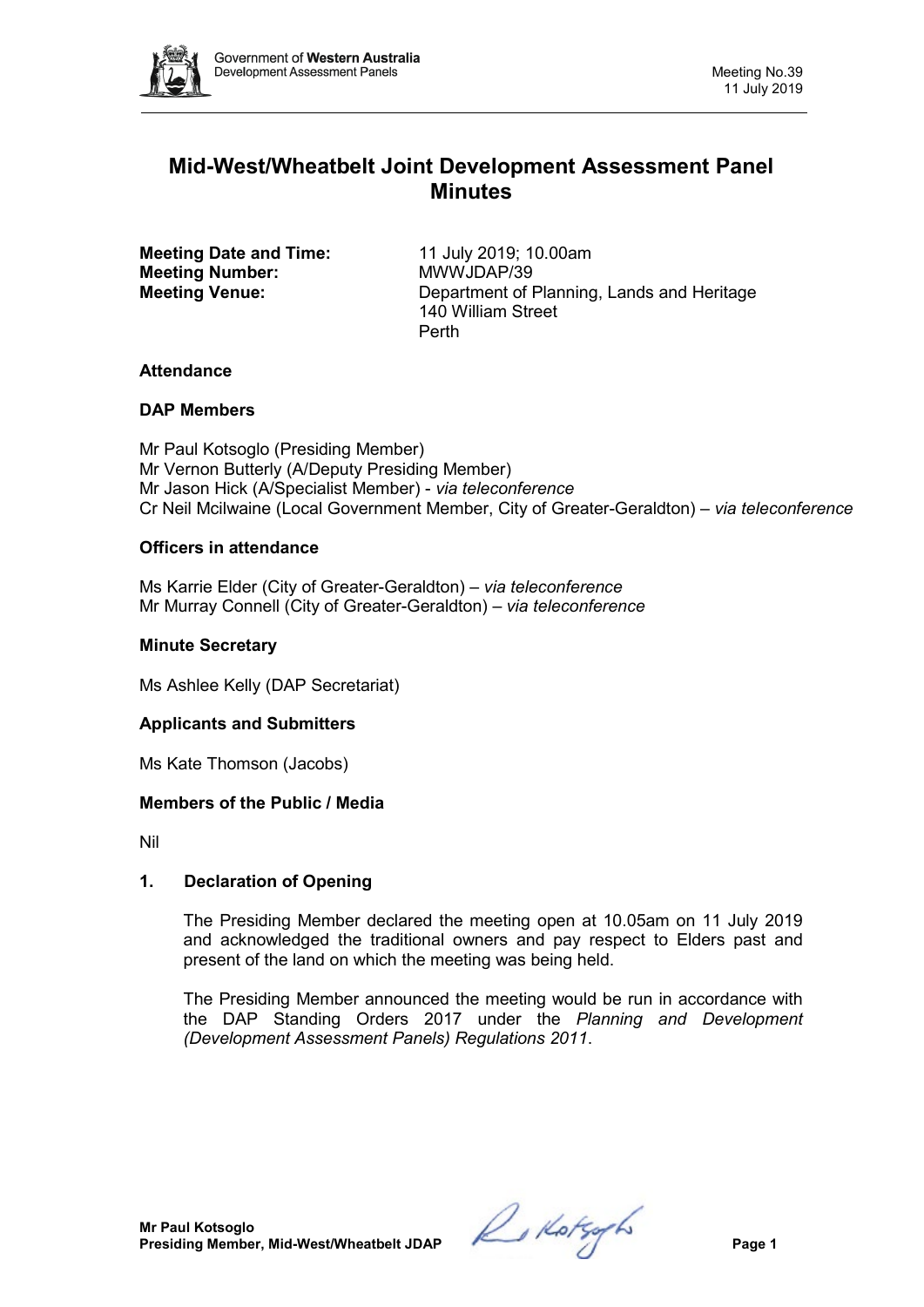

The Presiding Member advised that in accordance with Section 5.16 of the DAP Standing Orders 2017 which states *'A person must not use any electronic, visual or audio recording device or instrument to record the proceedings of the DAP meeting unless the Presiding Member has given permission to do so.',* the meeting would not be recorded.

# **2. Apologies**

Ms Jacky Jurmann (Deputy Presiding Member) Mr Andrew Mack (Specialist Member)

## **3. Members on Leave of Absence**

Nil

#### **4. Noting of Minutes**

DAP members noted that signed minutes of previous meetings are available on the [DAP website.](https://www.dplh.wa.gov.au/about/development-assessment-panels/daps-agendas-and-minutes)

#### **5. Declaration of Due Consideration**

All members declared that they had duly considered the documents.

#### **6. Disclosure of Interests**

DAP Member, Mr Andrew Mack, declared an Indirect Pecuniary Interest in item 8.1 as an employee of Talis Consultants, who is a client of the City of Greater-Geraldton.

## **7. Deputations and Presentations**

- **7.1** Ms Karrie Elder (City of Greater-Geraldton) addressed the DAP in relation to the application at Item 8.1 and responded to questions from the panel.
- **7.2** Mr Murray Connell (City of Greater-Geraldton) addressed the DAP in relation to the application at Item 8.1 and responded to questions from the panel.
- **7.3** Ms Kate Thomson (Jacobs) responded to questions from the panel.

## **8. Form 1 – Responsible Authority Reports – DAP Application**

**8.1** Property Location: Lot 103 (558) Burma Road, Burma Development Description: 15MW Solar Farm proposed within boundary of existing Mumbida Wind Farm Applicant: **Infrastructure Capital Group** Owner: Evan Clare Hamersley, Evelyn Dawn Hamersley Responsible Authority: City of Greater-Geraldton<br>DAP File No: DAP/19/01599 DAP/19/01599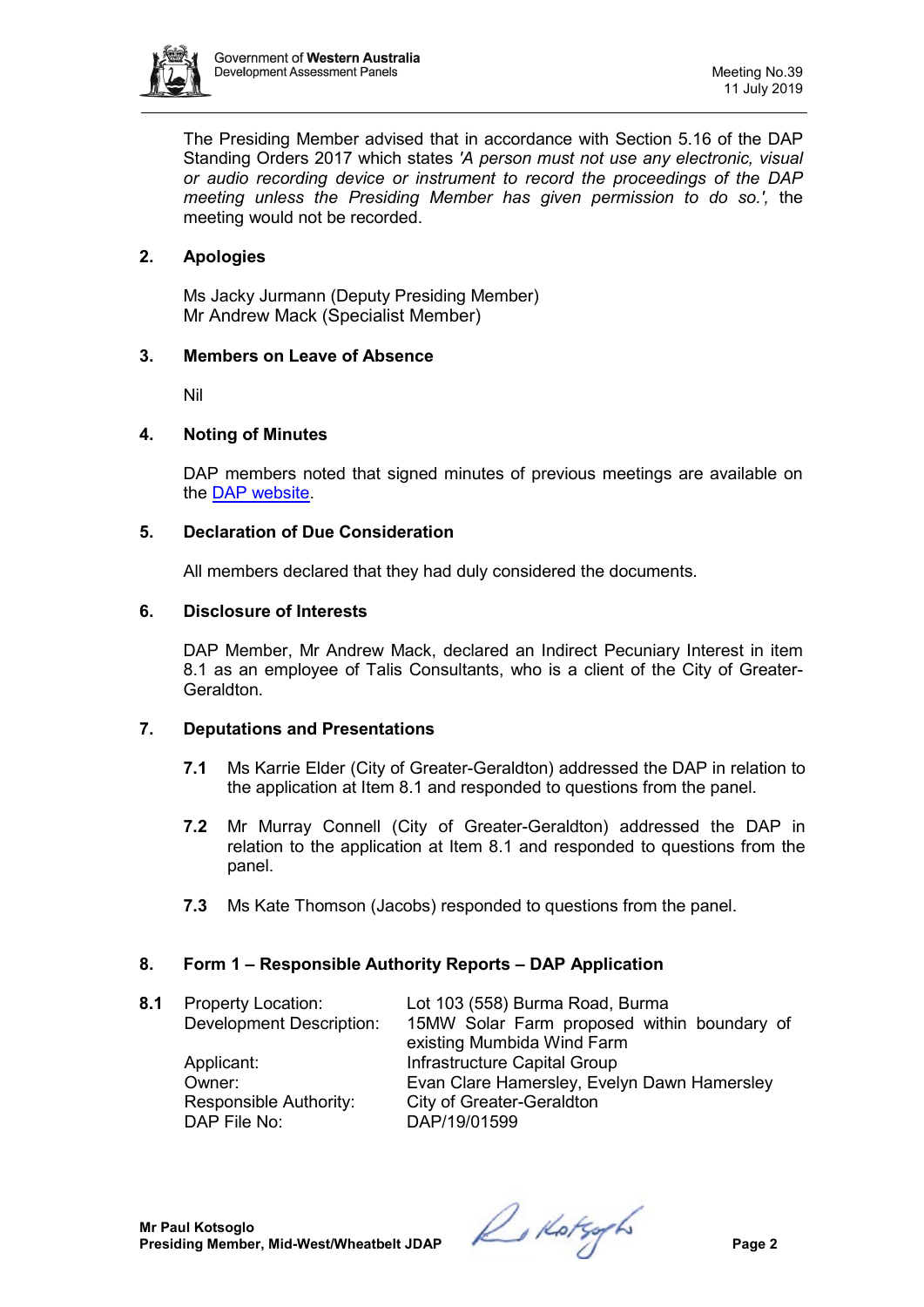

# **REPORT RECOMMENDATION**

**Moved by:** Cr Neil Mcilwaine **Seconded by:** Mr Vernon Butterly

That the Mid-West/Wheatbelt Joint Development Assessment Panel resolves to:

1. **Approve** DAP Application reference DAP/19/01599 and accompanying plans (Attachments 3-9) in accordance with Clause 68 of Schedule 2 (Deemed Provisions) of the *Planning and Development (Local Planning Schemes) Regulations 2015* and the provisions of the City of Greater-Geraldton Local Planning Scheme No. 1 subject to the following conditions and advice notes:

#### **Conditions**

- 1. Development/land use shall be in accordance with the attached approved plan(s) and subject to any modifications required as a consequence of any condition(s) of this approval. The endorsed plans shall not be modified or altered without the prior written approval of the local government.
- 2. This decision constitutes development approval only and is valid for a period of 5 years from the date of approval. If the subject development is not substantially commenced within the five year period, the approval should lapse and be of no further effect.
- 3. Internal access roads (shown as "new road") shall be constructed and drained to a compacted gravel standard, and thereafter maintained to the approval of the local government.
- 4. No signs or hoardings are to be erected on the lot without the prior written approval of the local government.
- 5. Prior to lodging an application for a building permit, the applicant must submit and have approved by the local government, and thereafter implement to the satisfaction of the local government, a construction management plan addressing the following matters:
	- a. Construction traffic management,
	- b. Signage,
	- c. Noise Management,
	- d. Stormwater and dust management,
	- e. Construction operating hours,
	- f. UXO surveying requirements; and
	- g. Environmental management.
- 6. Prior to commencement of the development/land use, the landowner/proponent is responsible to ensure that an Environmental Management Plan is lodged with the local government for its approval, and is approved by the local government setting out in detail the management commitments and actions to mitigate potential impacts relating to:
	- a. Remnant vegetation,
	- b. Soil,
	- c. Contamination,
	- d. Stormwater; and
	- e. Fire.

**Mr Paul Kotsoglo Presiding Member, Mid-West/Wheatbelt JDAP** *Presiding Member, Mid-West/Wheatbelt JDAP*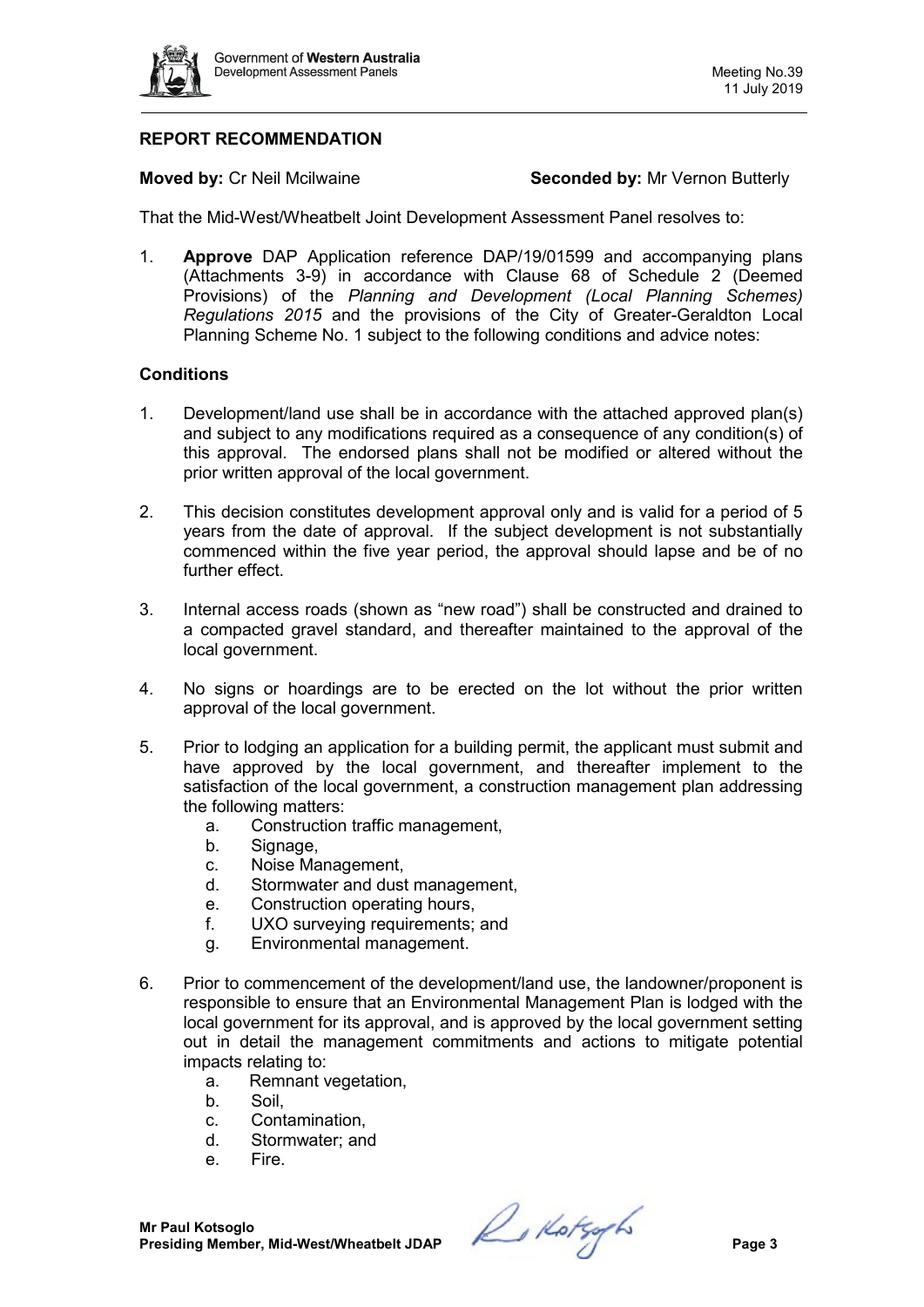

Once approved, the landowner/proponent from time to time is responsible to ensure, that all installations, activities and processes carried out at all times and in all respects in accordance with the Environmental Management Plan.

7. The Battery Energy Storage Facility and Switching Station shall be consistent in colour and finish with the existing buildings, to the approval of the local government.

#### **Advice Notes**

- 1. Where an approval has so lapsed, no development shall be carried out without the further approval of the local government having first been sought and obtained.
- 2. If an applicant is aggrieved by this determination there is a right (pursuant to the Planning *and Development Act 2005*) to have the decision reviewed by the State Administrative Tribunal. Such application must be lodged within 28 days from the date of determination.
- 3. Any additions to or change of use of any part of the building or land (not the subject of this approval) requires further application and development approval.
- 4. The proponent is encouraged to provide a contribution (by way of additional works or a financial contribution) to the existing public viewing facility along Nangetty-Walkaway Road. Prior to the commencement of the development/land use and in consultation with the local government, the landowner/proponent is to lodge with the local government proposed details of the location, size and other specifications for the interpretative signage for approval by the local government.

## **AMENDING MOTION**

**Moved by:** Mr Vernon Butterly **Seconded by:** Cr Neil Mcilwaine

That a new Condition No. 8 be added to read as follows:

*8. The applicant is required to give at least 3 months' notice to the local government if the proposed development is to cease operations and all solar panels and infrastructure must be decommissioned and removed within 1-2 years of giving this notice, unless the local government agrees otherwise.* 

## **The Amending Motion was put and CARRIED UNANIMOUSLY**

**REASON:** To ensure plant equipment and infrastructure is removed after end of development and land reverts to original use.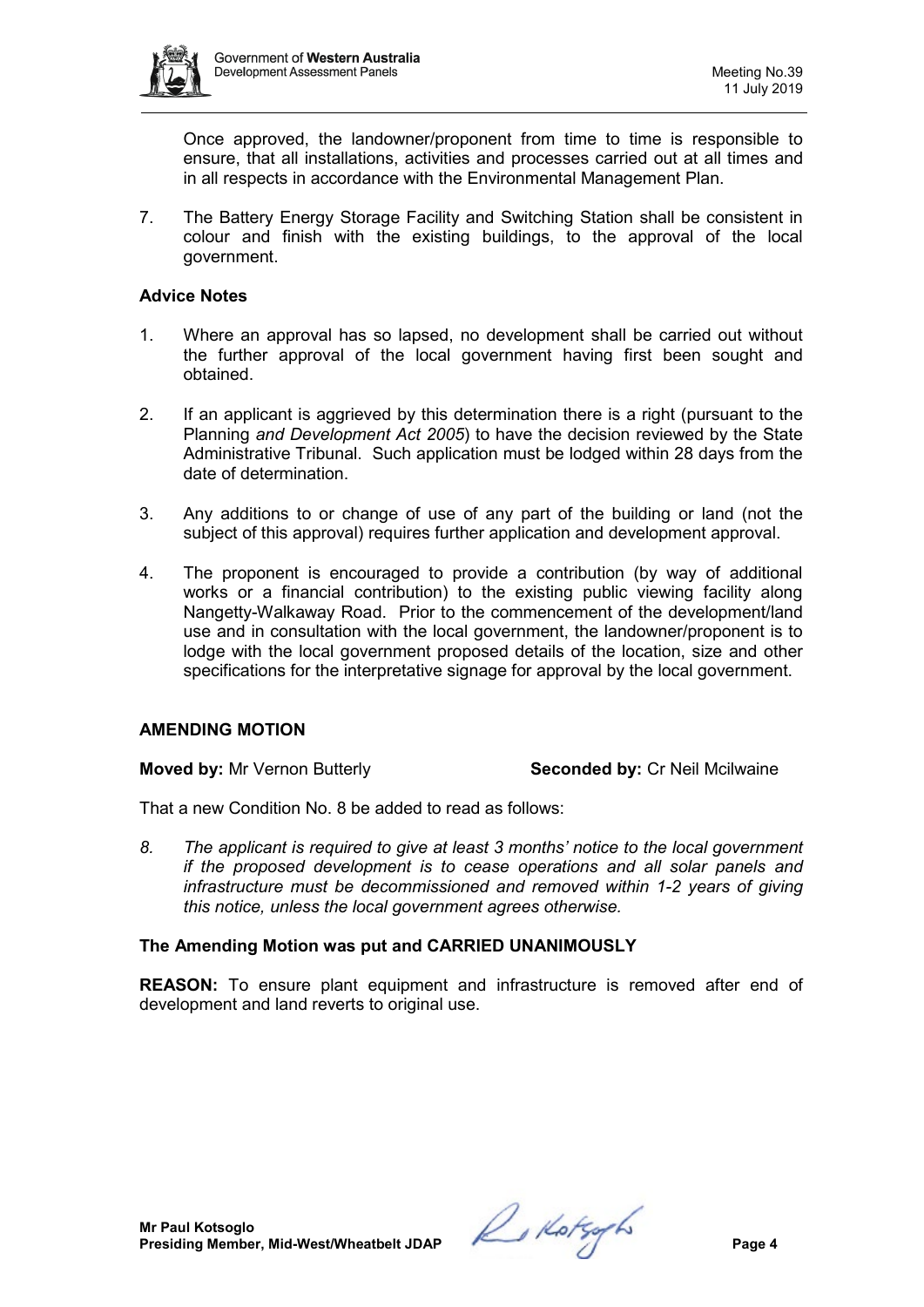

# **REPORT RECOMMENDATION (AS AMENDED)**

That the Mid-West/Wheatbelt Joint Development Assessment Panel resolves to:

1. **Approve** DAP Application reference DAP/19/01599 and accompanying plans (Attachments 3-9) in accordance with Clause 68 of Schedule 2 (Deemed Provisions) of the *Planning and Development (Local Planning Schemes) Regulations 2015* and the provisions of the City of Greater-Geraldton Local Planning Scheme No. 1 subject to the following conditions and advice notes:

#### **Conditions**

- 1. Development/land use shall be in accordance with the attached approved plan(s) and subject to any modifications required as a consequence of any condition(s) of this approval. The endorsed plans shall not be modified or altered without the prior written approval of the local government.
- 2. This decision constitutes development approval only and is valid for a period of 5 years from the date of approval. If the subject development is not substantially commenced within the five year period, the approval should lapse and be of no further effect.
- 3. Internal access roads (shown as "new road") shall be constructed and drained to a compacted gravel standard, and thereafter maintained to the approval of the local government.
- 4. No signs or hoardings are to be erected on the lot without the prior written approval of the local government.
- 5. Prior to lodging an application for a building permit, the applicant must submit and have approved by the local government, and thereafter implement to the satisfaction of the local government, a construction management plan addressing the following matters:
	- a. Construction traffic management,
	- b. Signage,
	- c. Noise Management,
	- d. Stormwater and dust management,
	- e. Construction operating hours,
	- f. UXO surveying requirements; and
	- g. Environmental management.
- 6. Prior to commencement of the development/land use, the landowner/proponent is responsible to ensure that an Environmental Management Plan is lodged with the local government for its approval, and is approved by the local government setting out in detail the management commitments and actions to mitigate potential impacts relating to:
	- a. Remnant vegetation,
	- b. Soil,
	- c. Contamination,
	- d. Stormwater; and
	- e. Fire.

Once approved, the landowner/proponent from time to time is responsible to ensure. that all installations. ensure, that all installations,

**Mr Paul Kotsoglo Presiding Member, Mid-West/Wheatbelt JDAP** *Presiding Member, Mid-West/Wheatbelt JDAP*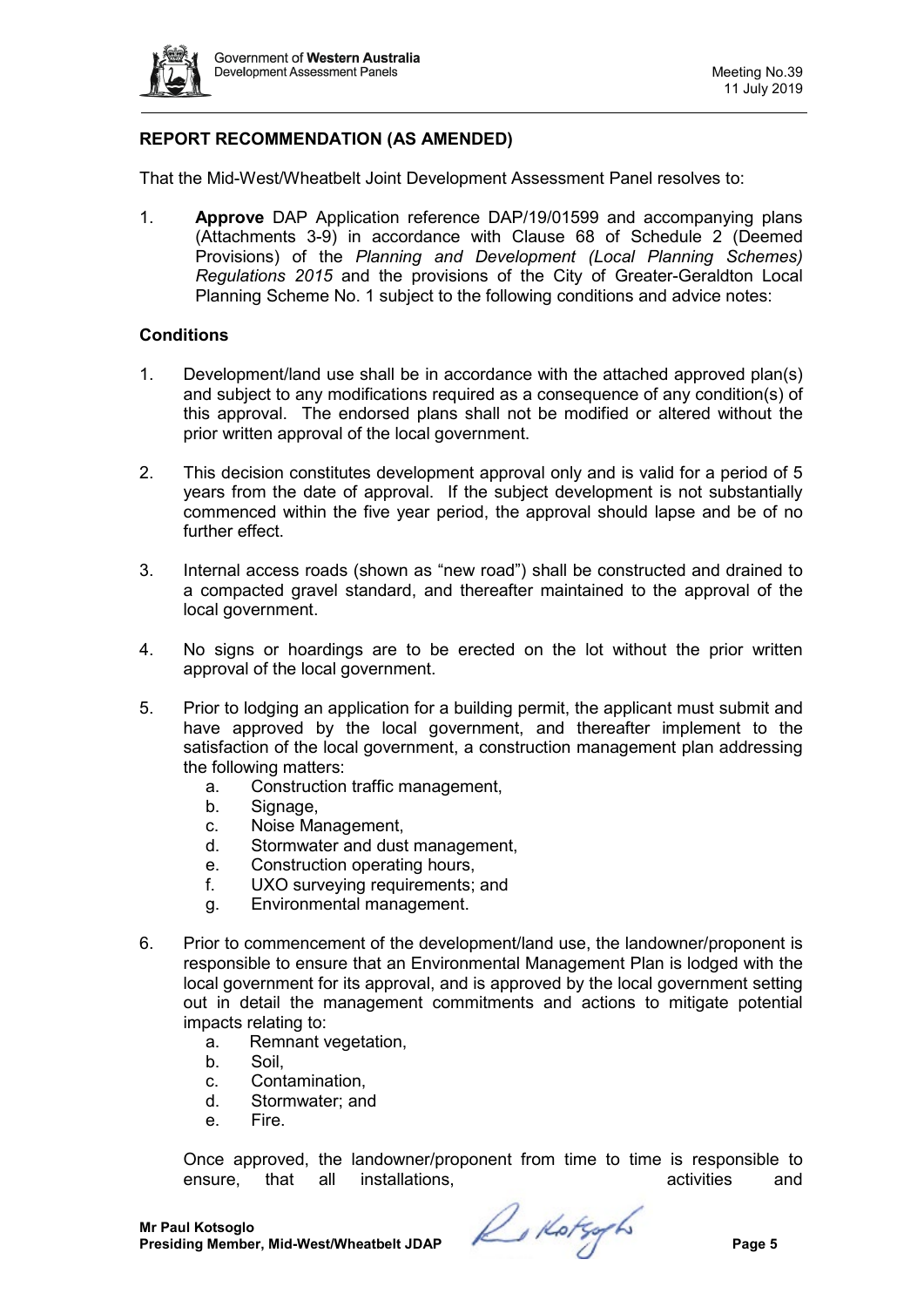

processes carried out at all times and in all respects in accordance with the Environmental Management Plan.

- 7. The Battery Energy Storage Facility and Switching Station shall be consistent in colour and finish with the existing buildings, to the approval of the local government.
- 8. The applicant is required to give at least 3 months' notice to the local government if the proposed development is to cease operations and all solar panels and infrastructure must be decommissioned and removed within 1-2 years of giving this notice, unless the local government agrees otherwise.

## **Advice Notes**

- 1. Where an approval has so lapsed, no development shall be carried out without the further approval of the local government having first been sought and obtained.
- 2. If an applicant is aggrieved by this determination there is a right (pursuant to the Planning *and Development Act 2005*) to have the decision reviewed by the State Administrative Tribunal. Such application must be lodged within 28 days from the date of determination.
- 3. Any additions to or change of use of any part of the building or land (not the subject of this approval) requires further application and development approval.
- 4. The proponent is encouraged to provide a contribution (by way of additional works or a financial contribution) to the existing public viewing facility along Nangetty-Walkaway Road. Prior to the commencement of the development/land use and in consultation with the local government, the landowner/proponent is to lodge with the local government proposed details of the location, size and other specifications for the interpretative signage for approval by the local government.

**REASON:** In accordance with details contained in the Responsible Authority Report and Amending Motion.

**The Report Recommendation (as amended) was put and LOST WITH THE CASTING VOTE (2/2).**

- For: Mr Vernon Butterly Cr Neil Mcilwaine
- Against: Mr Paul Kotsoglo Mr Jason Hick

*Due to the equality of votes, the Presiding Member exercised a casting vote in accordance with Section 5.13.1 of the Standing Orders 2017.*